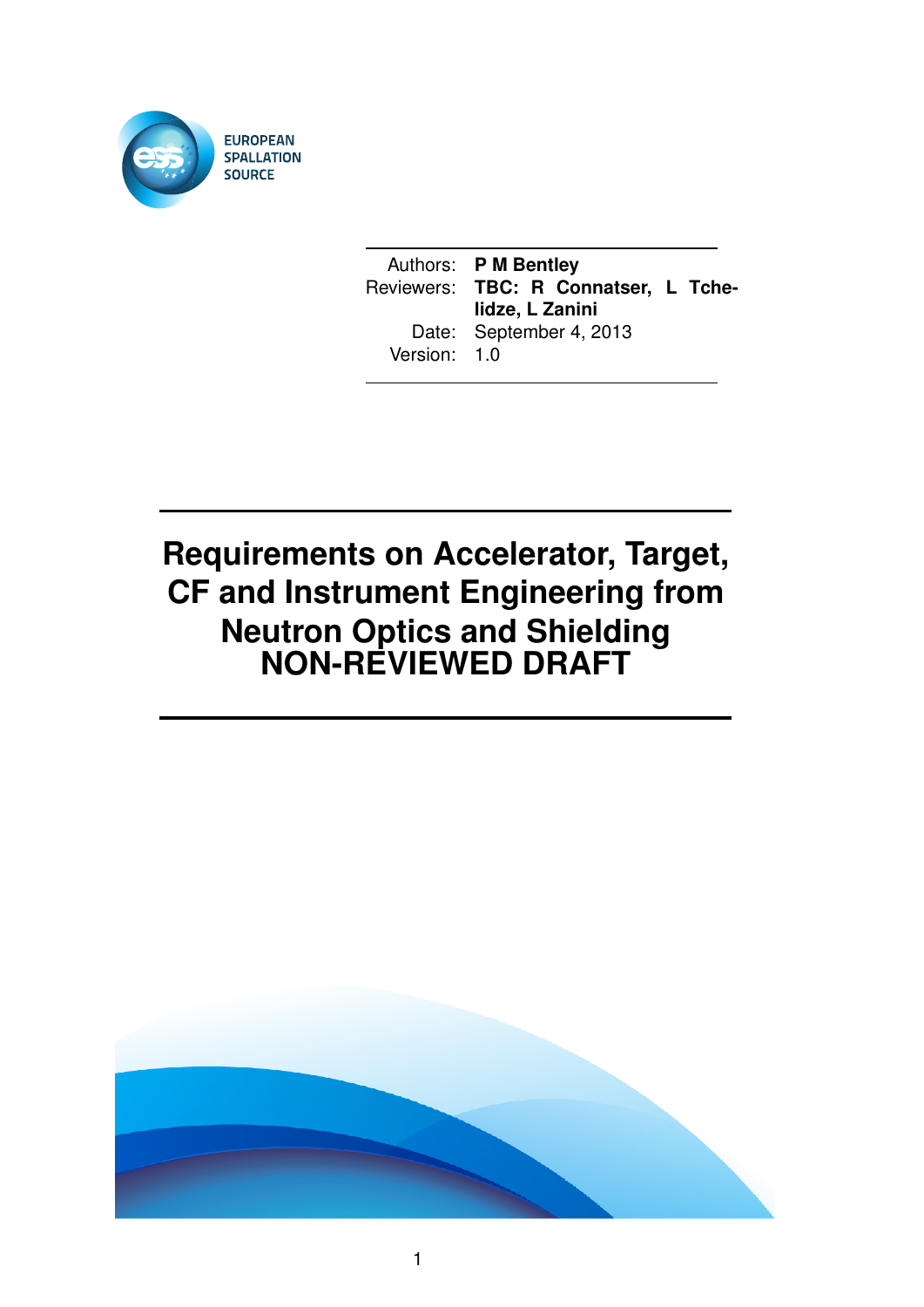#### **Executive Summary**

This document summarises the requirements for the Target monolith, Accelerator, Conventional Facilities, and Instrument Engineering, from the team working in the Science Directorate in the Neutron Optics and Shielding group.

This is a working document that will evolve as new information is gathered. Some iteration is to be expected between the stakeholders, the technical groups, and those in advisory roles, and this interaction will refine the data presented here.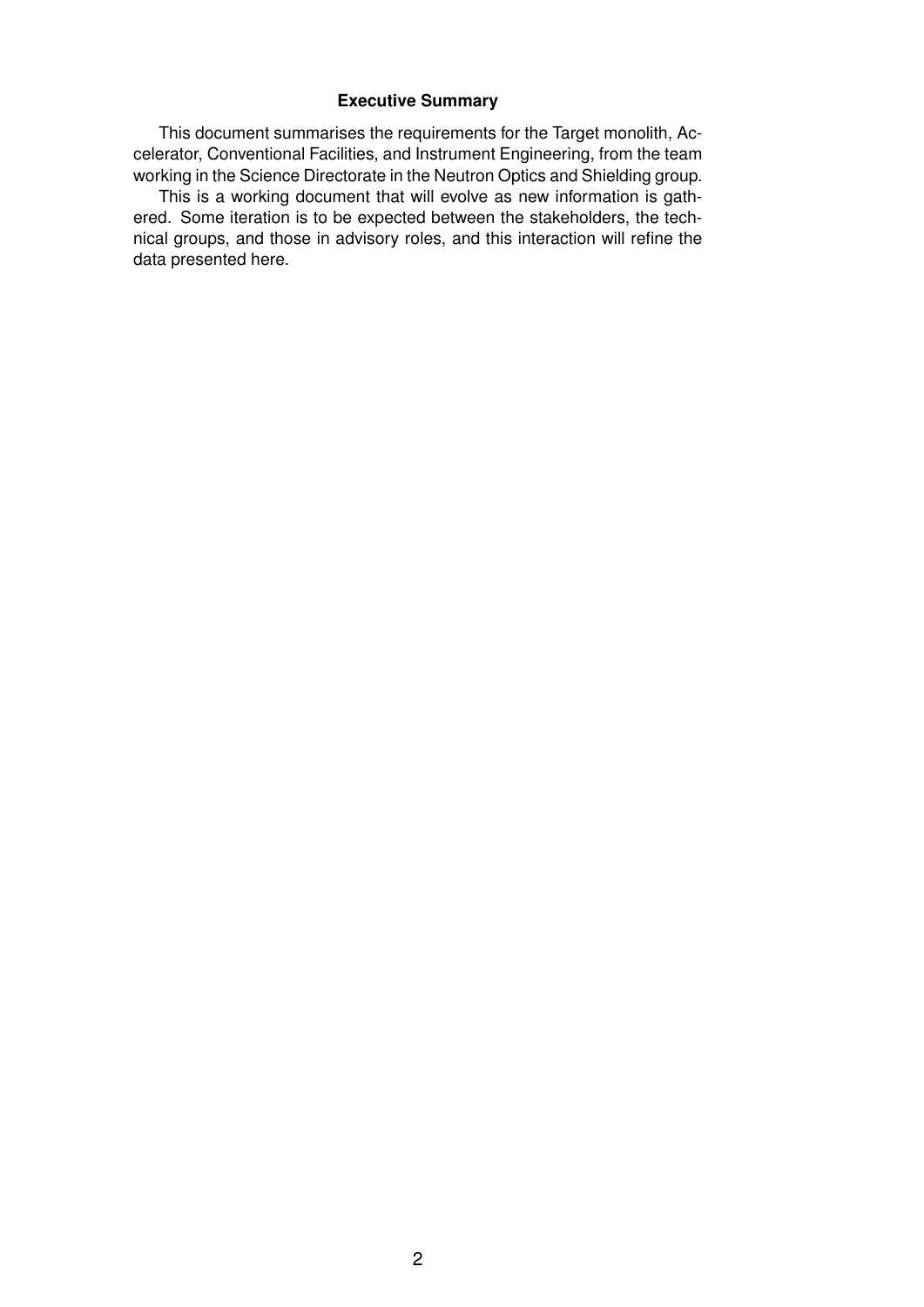## **Contents**

|     |                                                                                                            | 4                                                                                                                                                                                                                                                                                                                                                                                                                                                                                                                                                                                                                                                                                                                                  |
|-----|------------------------------------------------------------------------------------------------------------|------------------------------------------------------------------------------------------------------------------------------------------------------------------------------------------------------------------------------------------------------------------------------------------------------------------------------------------------------------------------------------------------------------------------------------------------------------------------------------------------------------------------------------------------------------------------------------------------------------------------------------------------------------------------------------------------------------------------------------|
|     |                                                                                                            | 5                                                                                                                                                                                                                                                                                                                                                                                                                                                                                                                                                                                                                                                                                                                                  |
|     |                                                                                                            | 5                                                                                                                                                                                                                                                                                                                                                                                                                                                                                                                                                                                                                                                                                                                                  |
|     |                                                                                                            | 5                                                                                                                                                                                                                                                                                                                                                                                                                                                                                                                                                                                                                                                                                                                                  |
|     |                                                                                                            | 5<br>5<br>6                                                                                                                                                                                                                                                                                                                                                                                                                                                                                                                                                                                                                                                                                                                        |
|     | 6.1.1 A Heavy Shutter is Deployed in the Monolith<br>No Heavy Shutter is Deployed in the Monolith<br>6.1.2 | 6<br>6<br>$6\phantom{1}$<br>$6\phantom{1}6$<br>6                                                                                                                                                                                                                                                                                                                                                                                                                                                                                                                                                                                                                                                                                   |
|     |                                                                                                            | 6                                                                                                                                                                                                                                                                                                                                                                                                                                                                                                                                                                                                                                                                                                                                  |
|     |                                                                                                            | $\overline{7}$                                                                                                                                                                                                                                                                                                                                                                                                                                                                                                                                                                                                                                                                                                                     |
|     |                                                                                                            | $\overline{7}$                                                                                                                                                                                                                                                                                                                                                                                                                                                                                                                                                                                                                                                                                                                     |
|     |                                                                                                            | $\overline{7}$                                                                                                                                                                                                                                                                                                                                                                                                                                                                                                                                                                                                                                                                                                                     |
|     |                                                                                                            | 8                                                                                                                                                                                                                                                                                                                                                                                                                                                                                                                                                                                                                                                                                                                                  |
|     |                                                                                                            | 8<br>8                                                                                                                                                                                                                                                                                                                                                                                                                                                                                                                                                                                                                                                                                                                             |
|     |                                                                                                            | 8                                                                                                                                                                                                                                                                                                                                                                                                                                                                                                                                                                                                                                                                                                                                  |
|     |                                                                                                            | 8                                                                                                                                                                                                                                                                                                                                                                                                                                                                                                                                                                                                                                                                                                                                  |
|     |                                                                                                            | 8                                                                                                                                                                                                                                                                                                                                                                                                                                                                                                                                                                                                                                                                                                                                  |
| 8.5 |                                                                                                            | 9                                                                                                                                                                                                                                                                                                                                                                                                                                                                                                                                                                                                                                                                                                                                  |
|     | $8.2\phantom{0}$<br>8.3<br>8.4                                                                             | <b>Introduction</b><br><b>Assumptions</b><br><b>Bunker Engineering</b><br><b>Environment Inside The Monolith</b><br><b>Protection of Guide Systems</b><br>5.1 A Heavy Shutter is Deployed in the Monolith<br>5.2 No Heavy Shutter is Deployed in the Monolith<br><b>Alignment of Optical Systems</b><br>6.2 General<br><b>Diagnosis of Problems on Instruments</b><br><b>Background radiation</b><br>General Rule of Thumb and Open Questions<br>8.1<br>Radiation emission from surface of monolith structure<br>8.3.1<br>8.3.2 Above 10 MeV up to Proton Beam Energy<br>Radiation Emission from Surface of Accelerator Mound<br>8.4.1<br>8.4.2 Above 10 MeV up to Proton Beam Energy<br>Radiation Emission from Accelerator Stubs |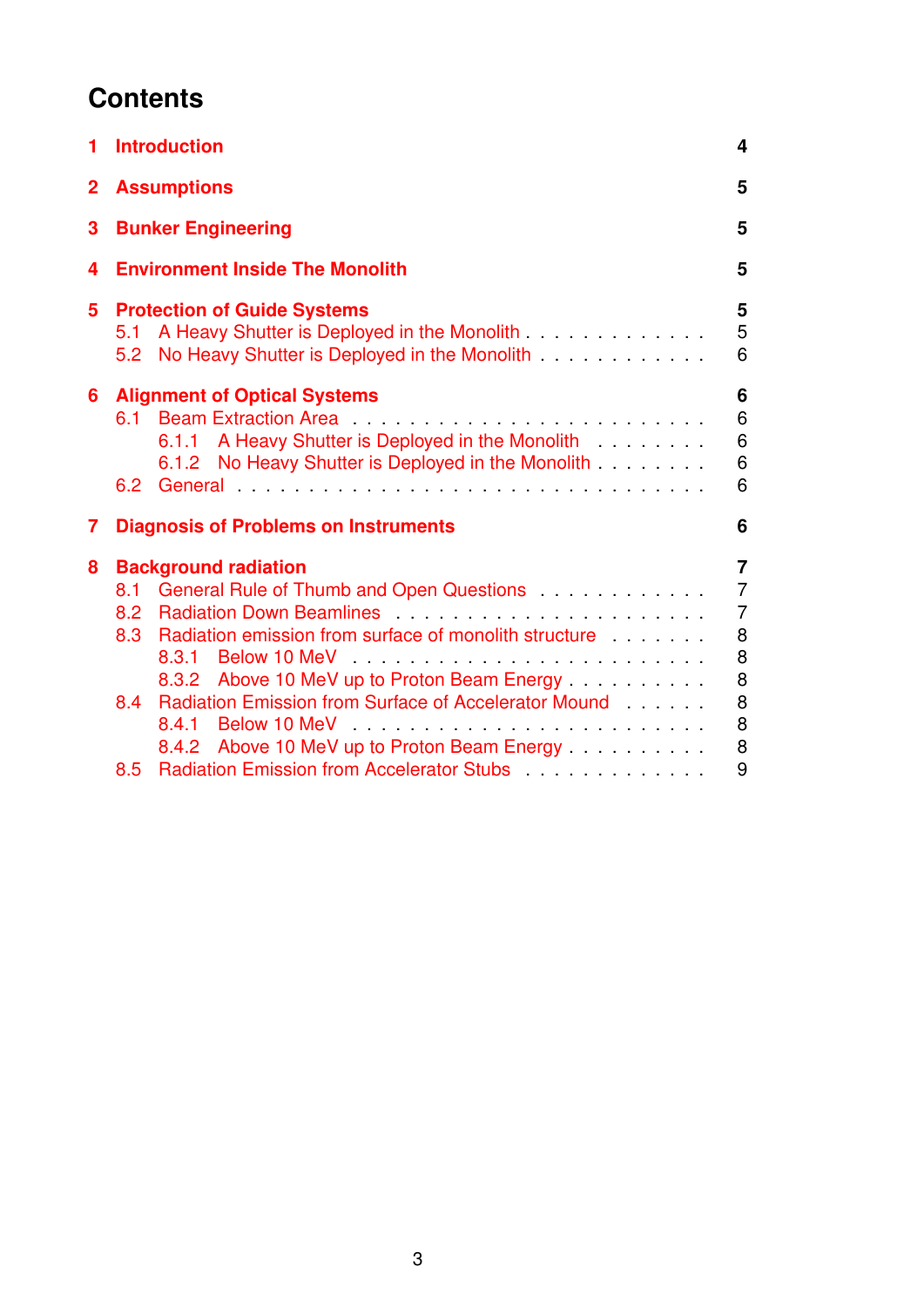### <span id="page-3-0"></span>**1 Introduction**

These requirements are a result of design goals, which were drawn up in consultation with stakeholders and advisory panel experts that are considered reasonable and achievable. The design goal, subject to adjustment in the future, is to reduce the integrated neutron flux in the region of 10 MeV – 3 GeV (which covers day one proton beam energy and a foreseen upgrade) by a factor of 100 compared to SNS, JPARC, SINQ and ISIS. This will enable any of the TDR reference instruments to function as designed, with an excellent signal-to-noise ratio, even whilst measuring across frame boundaries when subsequent proton pulses hit the target.

Due to the nature of the long pulse source, failure to meet the requirements in this document is understood to expose 70% of the TDR reference instruments to a risk of performance degradation, by making otherwise interesting and important regions of parameter space unusable. We assume that failure to address this problem and knowingly build so many instruments with peformance risks of this kind is unacceptable.

The numbers feeding this design goal have been gathered by an international collaboration on high energy backgrounds at spallation neutron sources. The collaboration is coordinated by the Neutron Optics and Shielding group at ESS, and involves SNS, PSI, Lund University and MAX IV. The figures presented in this document have been validated against an appropriate high energy physics shielding manual recommended by the ESS CCB [\[1\]](#page-8-1), and verified with measurements at PSI, Switzerland, during May 2013 [\[2\]](#page-8-2). These efforts are summarised in separate documents in preparation.

More measurements are planned in the near future, both at PSI and at the SNS in September 2013. Furthermore, there are considerable modelling activities anticipated thereafter. As such, this document should be considered an evolving work subject to revisions as new information is gathered.

The Neutron Optics and Shielding group is very happy to assist where required in the design process, to help develop solutions with our colleagues in the Accelerator, Target and Conventional Facility teams that can meet these requirements. Some of the numbers sound ambitious to unfamiliar eyes, but they are not. A factor of 100 attentuation for a 2.5 GeV beam, once in equilibrium in the existing shielding, can be achieved with less than a metre of extra material in the right place with the correct composition, or by replacing parts of steel shielding for other metals in a few key areas. It is expected that the effort to meet these requirements strategically will reduce the total cost of the ESS, in contrast to meeting the objectives purely within the budget and scope of NSS and Operations, and the impact scientific output whilst such issues are addressed after operations begin. The emphasis is on doing things 100 times better, not 100 times more expensive, and this requires a strategic view.

Other angles on this problem such as eliminating design flaws in current practices of neutron beam extraction and delivery, beamline shielding and instrument shielding they are in addition to the efforts described in this document. The background issues at existing facilities appear to involve several physics mechanisms, which traverse scope interfaces across all of the ESS divisions involving science and construction.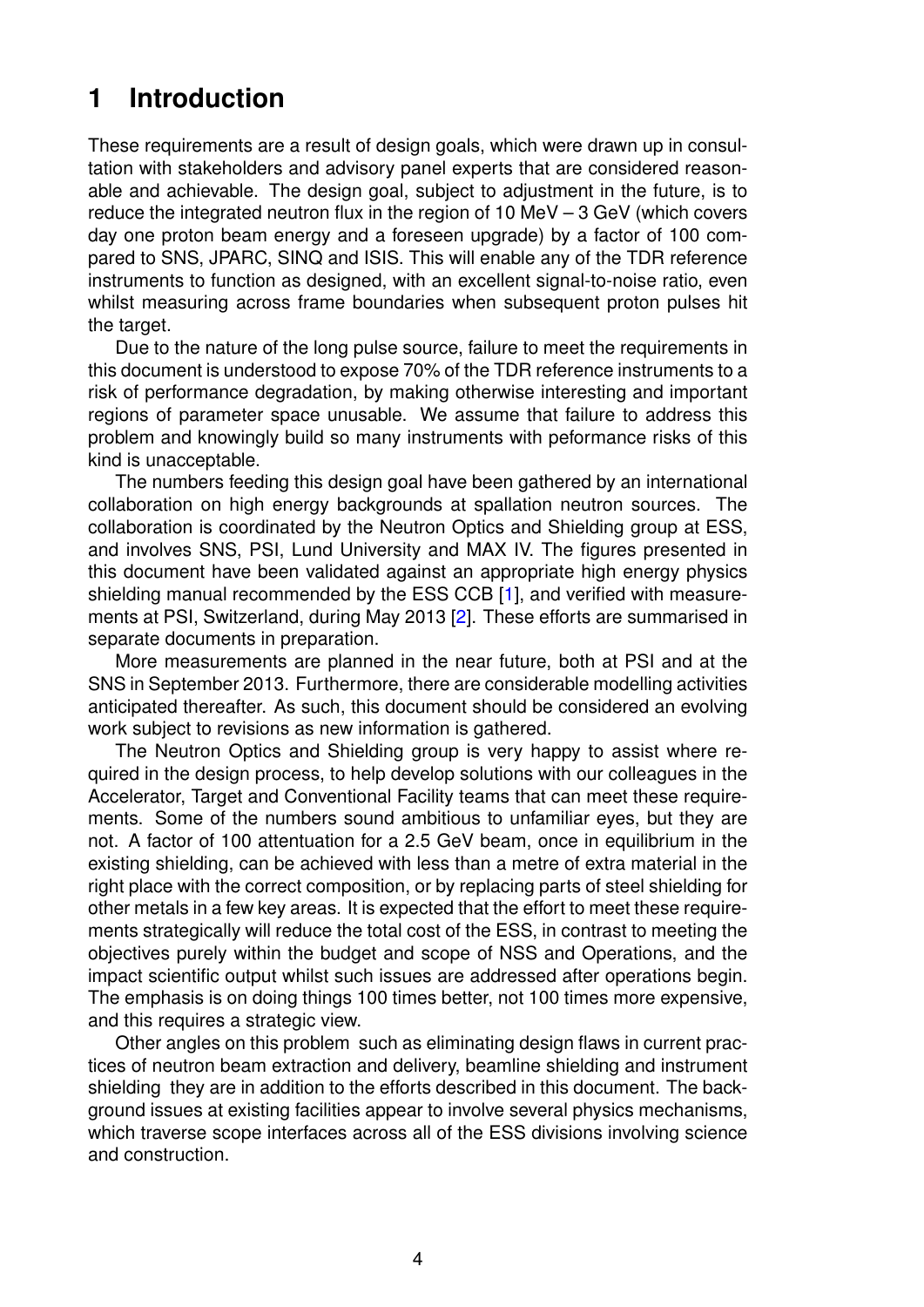### <span id="page-4-0"></span>**2 Assumptions**

The Target, Accelerator, and neutron beamlines will meet the radiological safety requirements of the ESS. This requirements document supplements the radiological safety requirements of the facility regarding living organisms. "Safe" in the present context is a supervised area, coded as a green area,  $<$  3  $\mu$ Sv per hour [\[3\]](#page-8-3).

## <span id="page-4-1"></span>**3 Bunker Engineering**

All piping conduits, service channels, and cuts of any kind through the shielding, outside of the basic design of the shielding blocks, must be kinked. Two kinks are required for each channel. The kink size must be  $10\times$  the width of the channel that is cut. The two kinks must be separated by at least 500 mm of steel or copper, 300 mm of tungsten, or 1000 mm of concrete. No channels shall be cut through any of the high energy collimation blocks.

## <span id="page-4-2"></span>**4 Environment Inside The Monolith**

The optical components embedded within the monolith shall be cooled and maintain a temperature below 110◦C at all times. The heat loading calculations should assume that the assembly will contain steel, copper, glass, silicon, aluminium, tungsten and zerodur glass-ceramic.

The cooling gas needs to be better than N4 grade in terms of water and oxygen impurity.

## <span id="page-4-3"></span>**5 Protection of Guide Systems**

In the event of a vacuum failure, the interaction of ionising radiation and oxygen and nitrogen must be prevented, to avoid the creation of nitric acid and the acidetching of the supermirrors that results. There are two scenarios.

### <span id="page-4-4"></span>**5.1 A Heavy Shutter is Deployed in the Monolith**

It is expected that a heavy shutter which reduces the radiation dose on the downstream side to levels that allow hands-on activity on the beam axis is a sufficient attenuation of the ionising radiation to protect the guides from nitric acid etching. As such, if a vacuum system fails then the other instruments can continue to operate. If the shutter fails to close, the guides will require a dry, inert gas flushing system that displaces moisture, oxygen and nitrogen in the guides (the mechanics of which fall within the scope of NSS) whilst repairs are arranged. If the flushing system and vacuum system both fail during operations then the proton beam must be switched off without delay.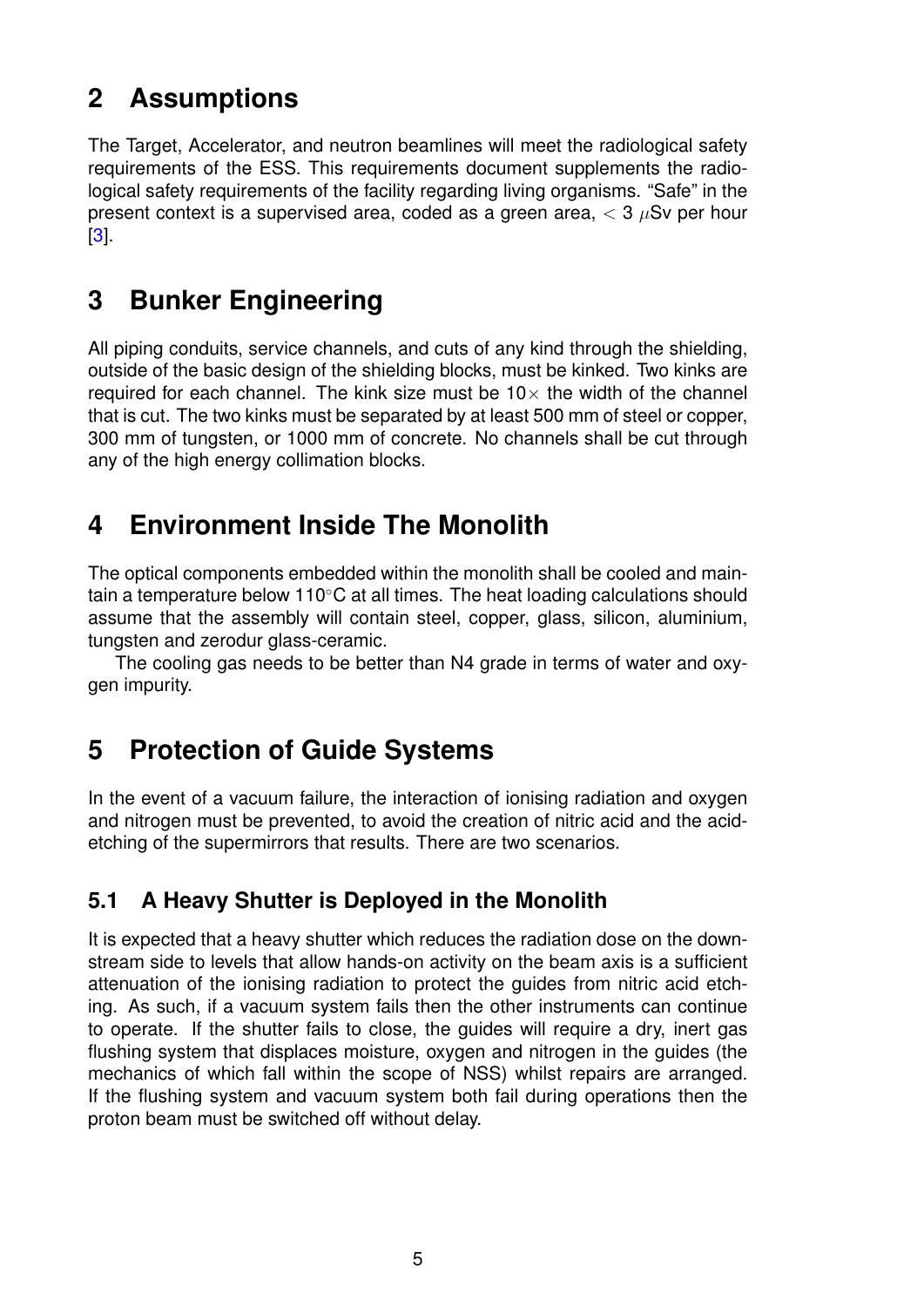### <span id="page-5-0"></span>**5.2 No Heavy Shutter is Deployed in the Monolith**

The guides will require a dry, inert gas flushing system that displaces oxygen and nitrogen in the guides. If the flushing system and vacuum system both fail during operations then the proton beam must be switched off without delay.

## <span id="page-5-1"></span>**6 Alignment of Optical Systems**

### <span id="page-5-2"></span>**6.1 Beam Extraction Area**

The aligment of optical systems is crucial for the performance of the neutron instrumentation. Typically, the baseline installation alignment is  $\pm 50 \ \mu m$  of a guide section. This must be maintained for both foreseen scenarios.

#### <span id="page-5-3"></span>**6.1.1 A Heavy Shutter is Deployed in the Monolith**

In this scenario, a floating optic will be used like at the SNS short pulse source, which necessitates the provision of a system of kinematic sockets in the monolith structure and kinematic projections from the optical support structure in the shutter cassette, which aligns the optical element each time the shutter is opened. An accurate, full scale, exact duplicate model of one of the beam ports will be required from the Target to pre-align the cassettes before they are installed.

#### <span id="page-5-4"></span>**6.1.2 No Heavy Shutter is Deployed in the Monolith**

An accurate, full scale, exact duplicate model of one of the beam ports will be required from the Target to pre-align the optical cassettes before they are installed.

### <span id="page-5-5"></span>**6.2 General**

The foundations for beam delivery shall be piled along the length of the instrument, and allow freedom in the lateral direction to curve the beam with a total displacement of 1 metre (example solution: run a pair of piles along the length of the guide central axis, which can be bridged by the guide support).

The foundations must be allowed to cure fully before optical systems are laid out. Advice from other facilities places a typical 2 year curing time before the concrete is sufficiently stable. This number requires some development with CF.

## <span id="page-5-6"></span>**7 Diagnosis of Problems on Instruments**

A method of modulating the neutron beam intensity on an instrument independently of neighbouring beamlines is required so that problems can be diagnosed in the beam extraction and beam delivery systems. A working figure that appears reasonable at present is a modulation of the high energy hadrons — including the vicinity of 2.5 GeV — provided by three mean free paths of material after the equilibrium point (i.e. ∼4 mean free paths beyond the theoretical shower maximum for a 2.5 GeV neutron). Note that this also places requirements on the appropriate filling of the windows in the Fe cross section, if the shutter is using ferrous materials. There are energy ranges where the Fe cross section is extremely small.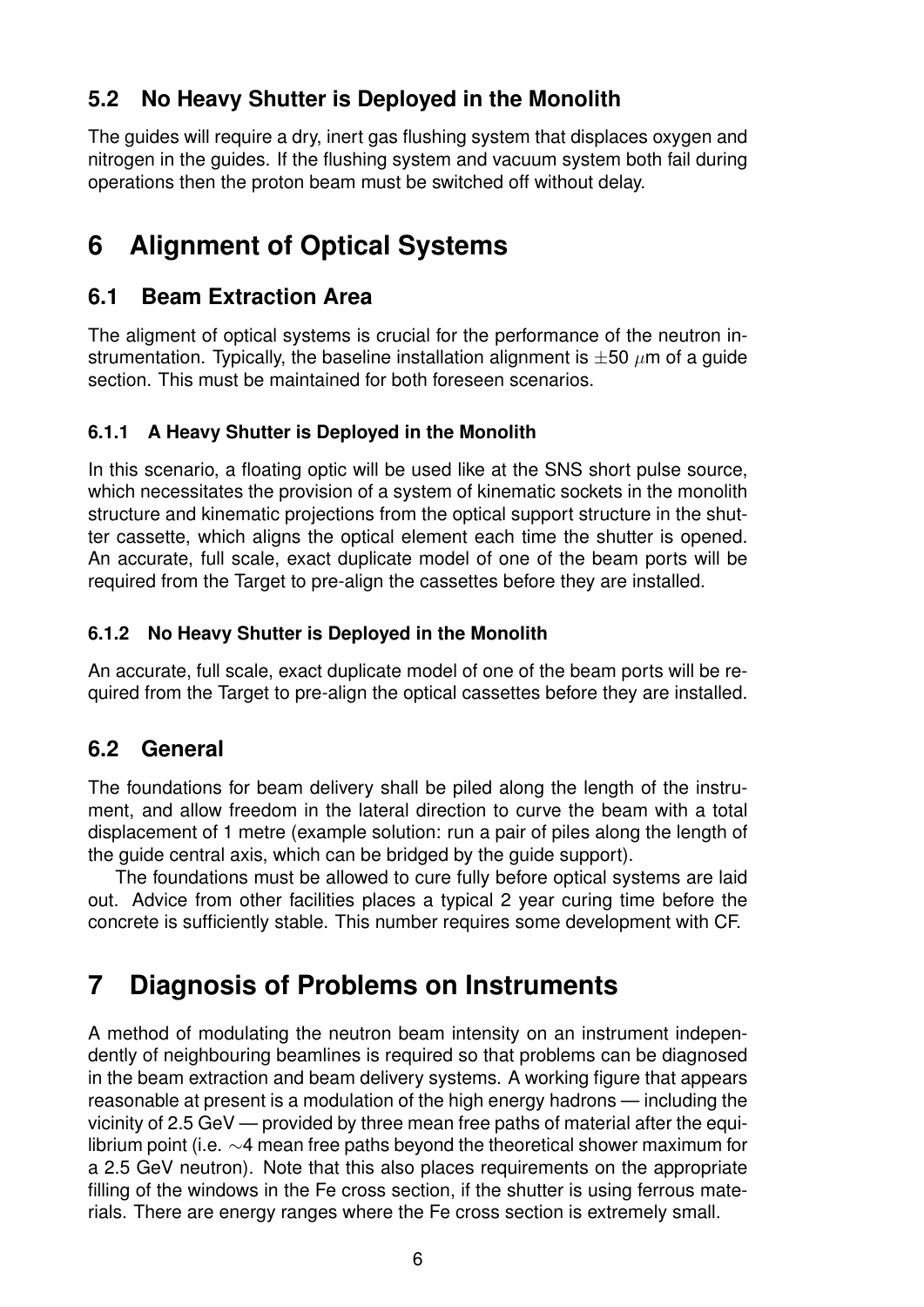## <span id="page-6-0"></span>**8 Background radiation**

The requirements in this section are based on a reduction of the high energy background on neutron instrumentation, otherwise known as the prompt pulse. This phenomenon exists at all pulsed spallation neutron sources to varying degrees. Long pulse instrument optimisation exposes 70% of the instrument suite to the risk of having an unworkable background for some experiments. The design goal is to reduce the background seen on HYSPEC at the SNS and on AMATERAS at JPARC by 2 orders of magnitude. This reduction would eliminate the problem statistically for the majority of experiments, and the ESS could then measure across the frame boundary on any instrument.

The challenge here is to meet the background requirements on two types of instrument principally. On the one hand, SANS and reflectometry require  $\sim 10^8$ signal to noise across the frame boundary. On the other hand, chopper spectrometry "only" requires  $\sim 10^6$  signal to noise but presents the largest active volume of detectors. The latter seems at present to be the most challenging.

### <span id="page-6-1"></span>**8.1 General Rule of Thumb and Open Questions**

Existing facilities are largely exhibiting safe working conditions, and yet suffer from a background that is approximately 2 orders of magnitude too large. Therefore, radiologically safe shielding plus two tenth values for 2.5 GeV neutrons would appear to be a reasonable starting point for all background sources.

Detailed models on the exact process by which a fast neutron  $(> 10 \text{ MeV})$ creates a spike on the instrument detectors is on going. Higher energy (GeV) neutrons are more penetrating but these generate showers of neutrons. At the time of writing, very basic, preliminary calculations suggest that one fast neutron produces one detection event if it strikes the instrument close to the detectors, and this number is likely to be refined in the future.

### <span id="page-6-2"></span>**8.2 Radiation Down Beamlines**

Target station 2 at ISIS (ISIS-TS2) has observed a decrease of many orders of magnitude of the high energy background, emerging from the target down the neutron beamlines. This is attributed mainly to the avoidance of ferrous materials in the immediate vicinity of the target centre [\[4\]](#page-8-4), and is aligned with the expectations from our collaborators at Lund University and MAX-IV [\[5\]](#page-8-5) on the problem. The reason for this success is due to the conversion of photons in the 10-40 MeV range to photo-neutrons in Fe, which is transparent in the keV-MeV range. Therefore, the target may not use ferrous materials within 1 metre of the intersection of the target wheel surface and the centre of the proton beam, including all bolts, washers and screws. Acceptable materials are either high- $z$  or low- $z$ : tungsten, aluminium, tantalum, titanium, and lead. Plating materials can be platinum or zinc.

It should be noted that this requirement contains significant political weight, since ISIS will be asked to review the baseline target design before the UK commits to the ESS project, and best current practice is exhibited in this regard by ISIS-TS2.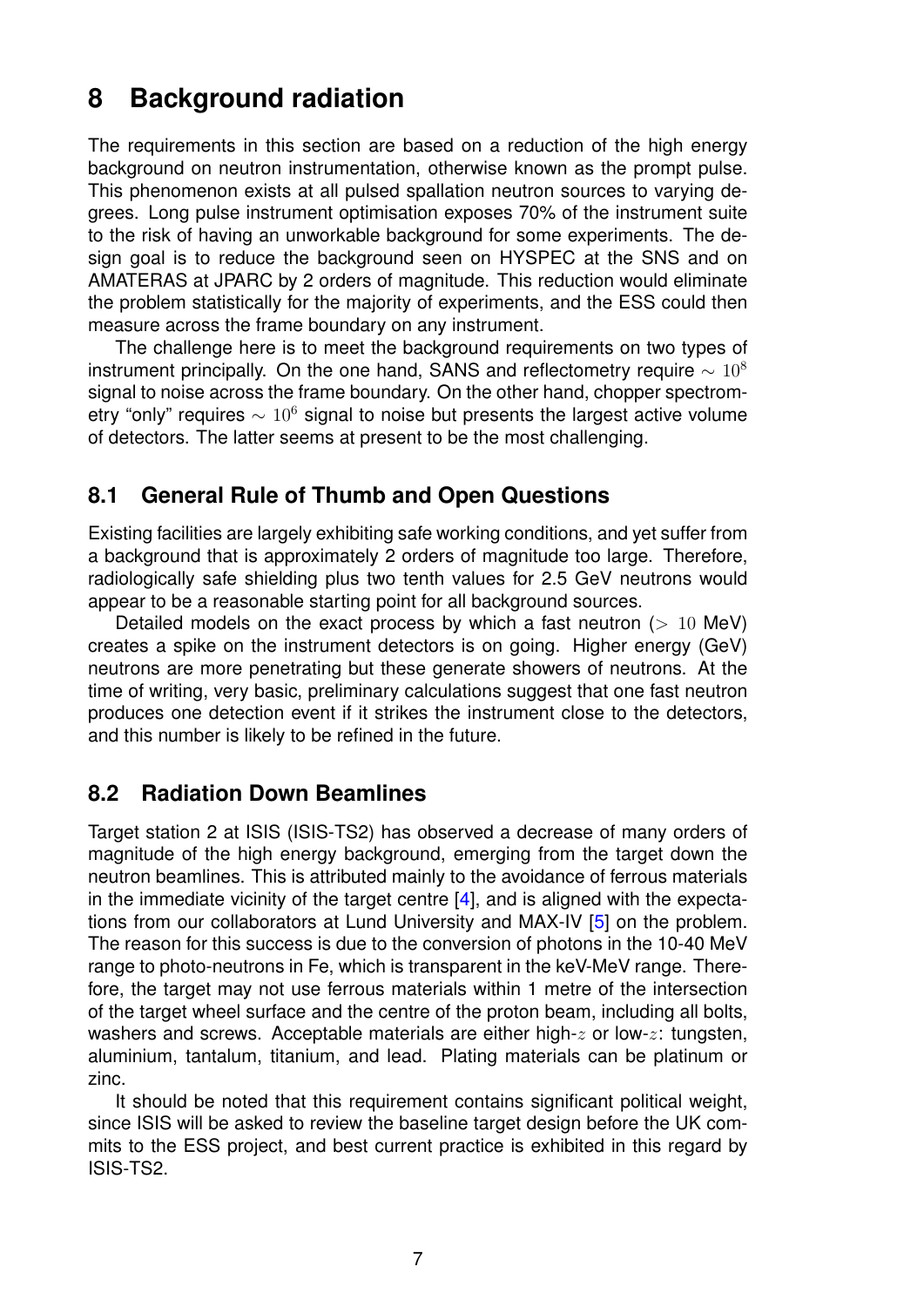### <span id="page-7-0"></span>**8.3 Radiation emission from surface of monolith structure**

Radiation leakage from the monolith for the short instruments manifests itself as both a direct-irradiation problem and scattered particles from interaction with the surroundings. For the long instruments, skyshine from high energy particles [\[6\]](#page-8-6) becomes a more significant issue as it peaks at 100 m distance. The skyshine contribution is ∼0.4 times the direct-irradiation value, approximately, using data from other facilities (see also [\[1\]](#page-8-1) and references therein), so for order of magnitude estimates we can use the same numbers for both ESS instrument halls.

#### <span id="page-7-1"></span>**8.3.1 Below 10 MeV**

The contribution to this energy range from the Target is not considered to be relevant, if the requirements in sections  $8.2$  and  $8.3.2$  are met, and the safety requirements of the ESS are met.

#### <span id="page-7-2"></span>**8.3.2 Above 10 MeV up to Proton Beam Energy**

Extrapolation of the HYSPEC background [\[2\]](#page-8-2) to the monolith surface 40 metres away gives a source of  $\sim$  28 hadrons per square metre per second. The target monolith surface may therefore emit an integrated flux of up to 0.1 hadrons per square metre per second, of which the vast majority are expected to be neutrons. It is anticipated that photon flux in this energy regime is inconsequential for the neutron instruments if the shielding meets the hadron flux requirement.

### <span id="page-7-3"></span>**8.4 Radiation Emission from Surface of Accelerator Mound**

This is understood to be primarily a skyshine issue, except for the A2T region which could expose the neutron guide hall to bombardment by secondary particles that result from proton beam losses after the proton beam emerges above ground. This particular problem is being addressed, and is likely to be comparable to that in section [8.3.](#page-7-0)

#### <span id="page-7-4"></span>**8.4.1 Below 10 MeV**

The Accelerator earth shielding surface may emit  $1.0 \times 10^6$  neutrons per second, however it is expected that this will not be possible to produce whilst remaining within the radiological limits and meeting the requirements for the high energy particles in section [8.4.2.](#page-7-5)

#### <span id="page-7-5"></span>**8.4.2 Above 10 MeV up to Proton Beam Energy**

The Accelerator earth shielding surface may emit  $1 \times 10^4$  hadrons per second, of which the vast majority are expected to be neutrons. It is anticipated that photon flux in this energy regime is inconsequential for the neutron instruments if the shielding meets the hadron flux requirement.